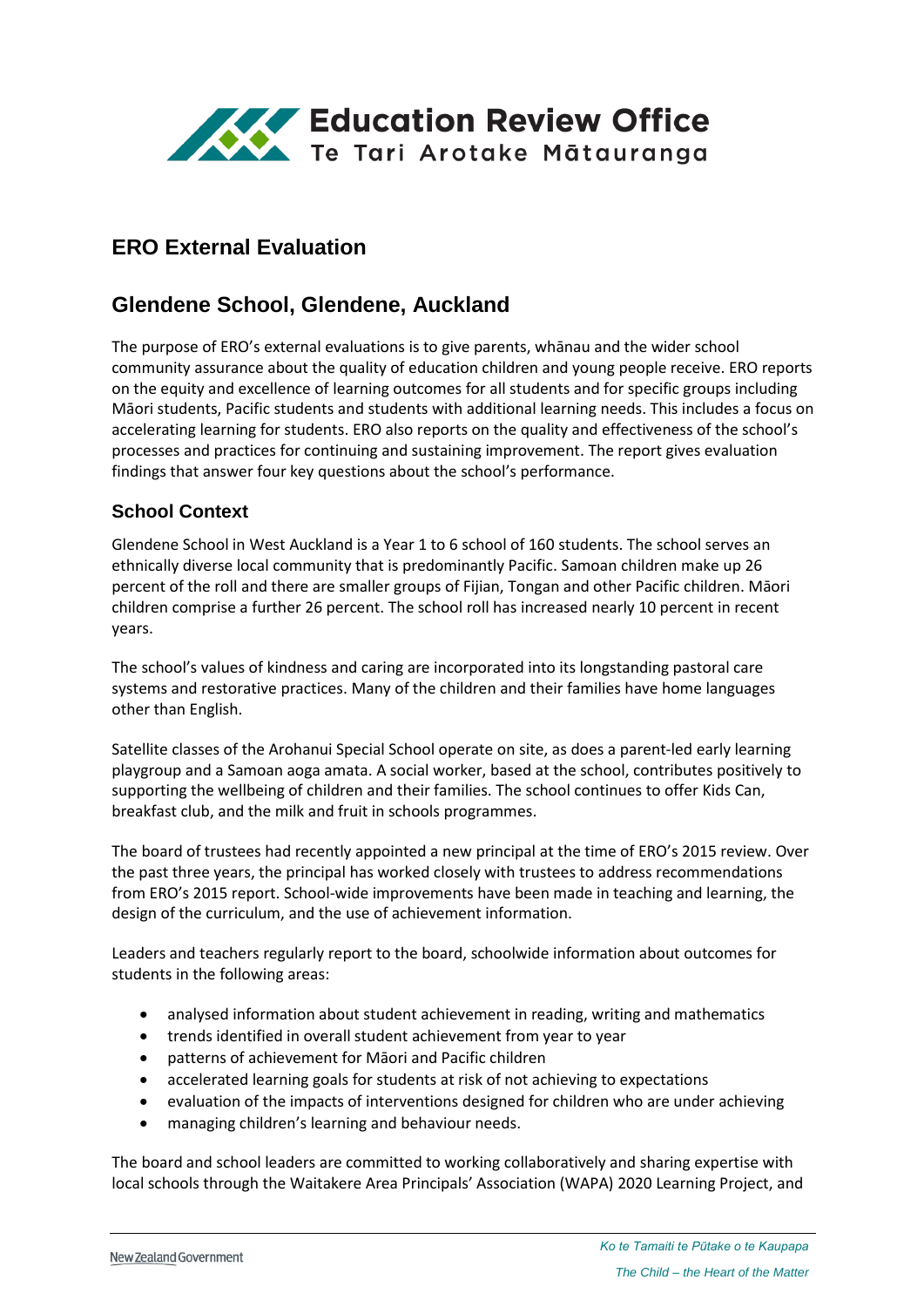the Te Whānau Mātauranga o Kerehana Community of Learning|Kāhui Ako. The common goals shared by participating schools are focused on culturally responsive teaching practice, student ownership of learning, and evidence-based teacher inquiry.

# **Evaluation Findings**

## **1 Equity and excellence – achievement of valued outcomes for students**

### **1.1 How well is the school achieving equitable and excellent outcomes for all its students?**

The school is working well towards achieving equity and excellence for all students. Achievement data from year to year is well analysed. Reports on overall achievement show that the majority of children make good progress and reach expected curriculum levels through their years at school.

The data indicate that Pacific children are achieving increasingly well. Trustees are aware of continued disparity in the achievement of Māori children.

### **1.2 How well is the school accelerating learning for those Māori and other students who need this?**

The school is working to increase parity for those Māori and other students who need to make accelerated progress. Leaders set appropriate targets related to improving Māori student achievement. They have also strengthened partnerships with whānau in supporting children's learning.

Professional learning for teachers is clearly focused on using information to personalise learning for each student. Teachers are able to identify students who need to make accelerated progress. They are working collaboratively with team leaders to implement these approaches consistently across the school.

The school's achievement information clearly identifies children who are not making expected progress. A variety of teaching strategies provides appropriate support for many of these children. School leaders are continuing to explore ways to accelerate progress for priority learners. The challenge now is to strengthen how teachers plan to support priority learners in classrooms.

## **2 School conditions for equity and excellence – processes and practices**

### **2.1 What school processes and practices are effective in enabling achievement of equity and excellence, and acceleration of learning?**

The principal and staff have reviewed the school's valued outcomes for learning and are purposefully designing a curriculum that supports those outcomes. The learner profile, known as Hope, highlights expectations that children will be confident learners who have ownership of their learning and understand their own progress and achievement.

ERO's 2015 report noted the school's caring, positive environment. Student wellbeing was a school priority and students were enthusiastic learners. The report also noted that the school had high levels of community support. These features continue to be significant conditions that support children's learning and progress. Relationships in classrooms are positive and encouraging.

Clear guidelines for teachers' planning are outlined in school documents and closely aligned with school goals and achievement targets. In most classrooms, teachers are supporting children to set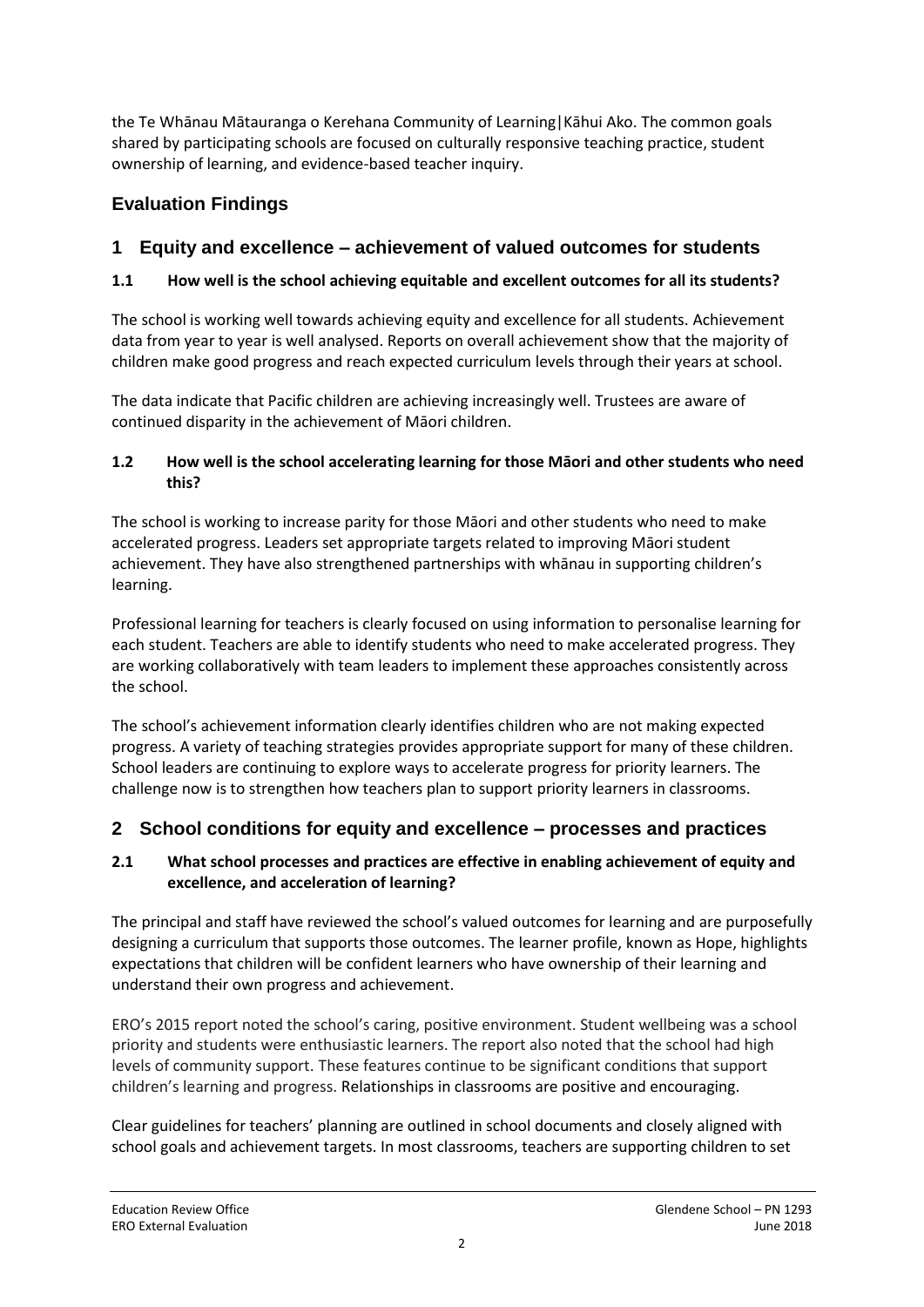goals and to understand and use self and peer assessment. School leaders plan to extend and consolidate the use of these student-led learning approaches.

The school values the community's involvement, and has worked hard to increase parent partnerships to help improve student achievement. School leaders have made deliberate efforts to strengthen engagement with Māori and Pacific parents.

The school's curriculum and cultural practices have been strengthened with the inclusion of tikanga and te reo Māori. Children benefit from their involvement in practices such as whole-school pōwhiri and waiata. The cultures of all children, staff and trustees are valued and respected, and purposeful consultation with parents and whānau is well planned. Leaders are aware that further developments should include meaningful whānau consultation about specific improvement targets for Māori achievement.

The principal is a capable and experienced curriculum leader who is establishing a learning culture that involves both student and teacher feedback. These purposeful internal evaluation processes are enabling the school to make improvements that benefit learners. The improvements are appropriately supported by coaching and mentoring approaches that build teachers' practice.

The board is well informed about student achievement and improvement-focused internal evaluation. Trustees are reviewing their own understanding of governance, and working closely with the principal to set goals and plan strategically. The board and community are proud of the school's attractive and well-resourced learning environment that supports children's learning.

### **2.2 What further developments are needed in school processes and practices for achievement of equity and excellence, and acceleration of learning?**

Trustees and leaders have appropriately identified the need for a more consistent focus on accelerated learner progress in teachers' planning and practice. This would support the board's goals for lifting rates of progress for targeted groups and individual students.

The board's goals for accelerating learner progress should also inform teachers' inquiry into the effectiveness of their practice as part of the recently updated appraisal process. Leaders and teachers should include inquiry processes to strengthen children's independent learning skills and competencies such as problem solving, critical thinking and creativity.

Leaders should continue to engage in professional learning regarding the use of student achievement information and evaluation. This learning would strengthen the school's collective, schoolwide capacity, and teaching and learning approaches.

## **3 Board assurance on legal requirements**

Before the review, the board and principal of the school completed the ERO board assurance statement and self-audit checklists. In these documents they attested that they had taken all reasonable steps to meet their legislative obligations related to the following:

- board administration
- curriculum
- management of health, safety and welfare
- personnel management
- finance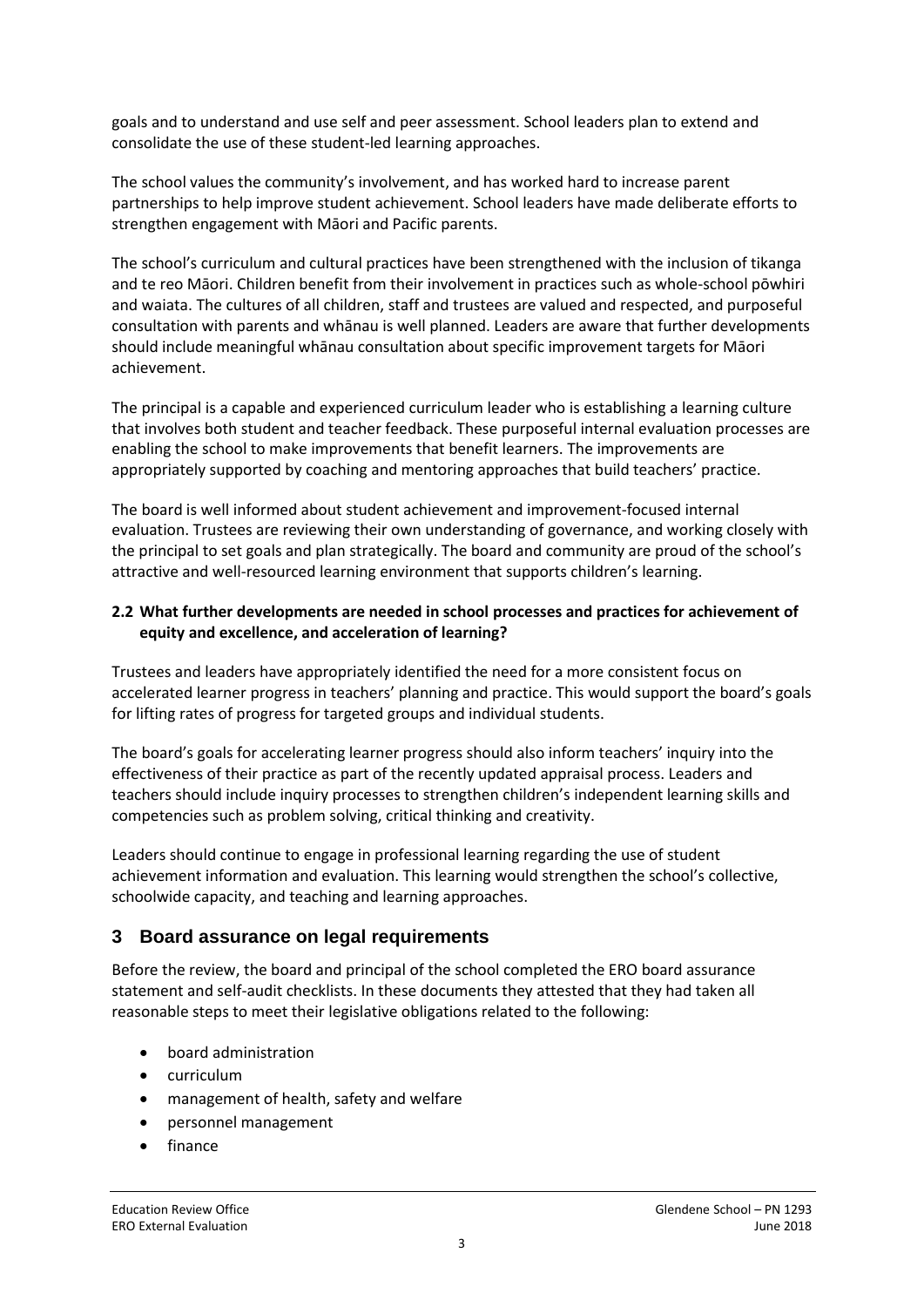• asset management.

During the review, ERO checked the following items because they have a potentially high impact on student safety and wellbeing:

- emotional safety of students (including prevention of bullying and sexual harassment)
- physical safety of students
- teacher registration and certification
- processes for appointing staff
- stand down, suspension, expulsion and exclusion of students
- attendance
- school policies in relation to meeting the requirements of the *Vulnerable Children Act 2014*.

#### **Provision for international students**

The school is a signatory to the *Education (Pastoral Care of International Students) Code of Practice 2016* (the Code) established under *section 238F of the Education Act 1989*. The school has attested that it complies with all aspects of the Code.

At the time of this review there were no international students attending the school. The school has an International Student Policy in place to guide good school-wide procedures that meet the Code of Practice.

### **4 Going forward**

#### **Key strengths of the school**

For sustained improvement and future learner success, the school can draw on existing strengths in the:

- engagement of parents and whānau in supporting learners' progress and achievement
- vision, direction, collaboration and leadership of the school
- teachers' willingness to examine and respond to achievement information
- the board's support for teacher development and schoolwide improvement
- the development of internal evaluation across a range of school practices.

#### **Next steps**

For sustained improvement and future learner success, priorities for further development are in:

- clarifying expectations for a schoolwide approach to learning through inquiry
- using student progress and achievement data to inform teacher inquiry and practice
- continued evaluation of resources and systems for accelerating the progress of priority learners.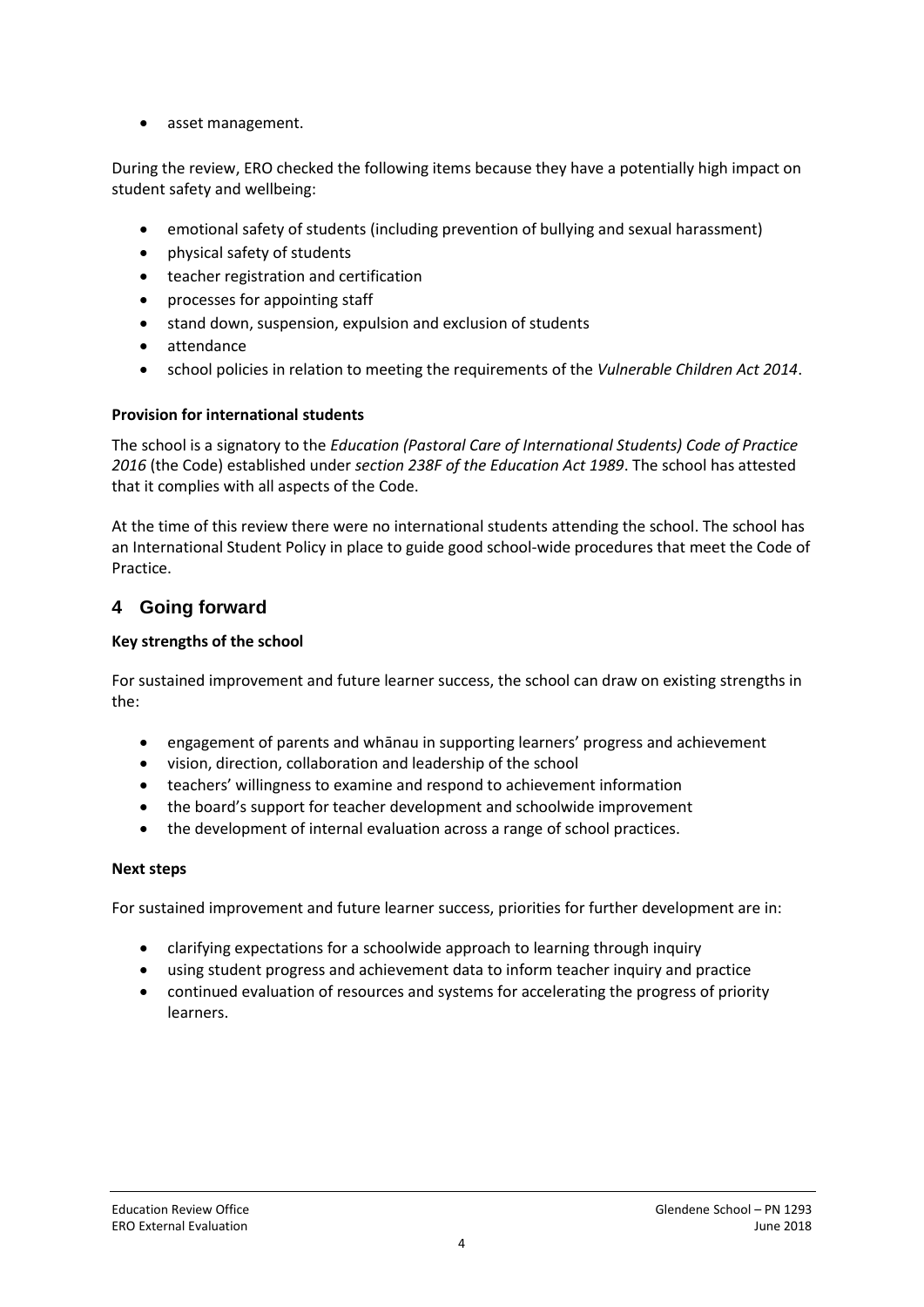#### **ERO's next external evaluation process and timing**

ERO is likely to carry out the next external evaluation in three years.

Julie Foley

Julie Foley Deputy Chief Review Officer Northern (Acting) Te Tai Raki - Northern Region

7 June 2018